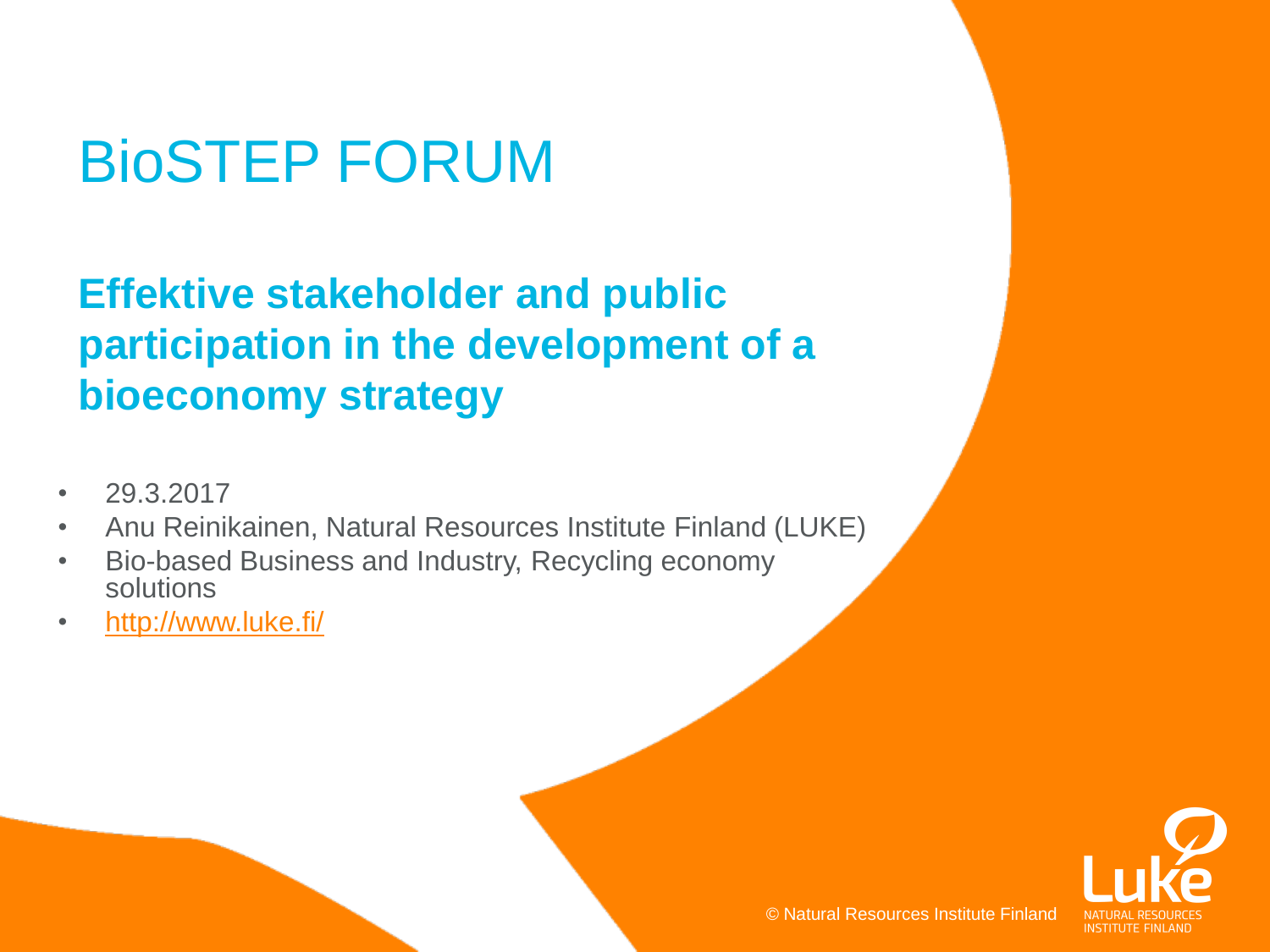#### Finland's bioeconomy strategy



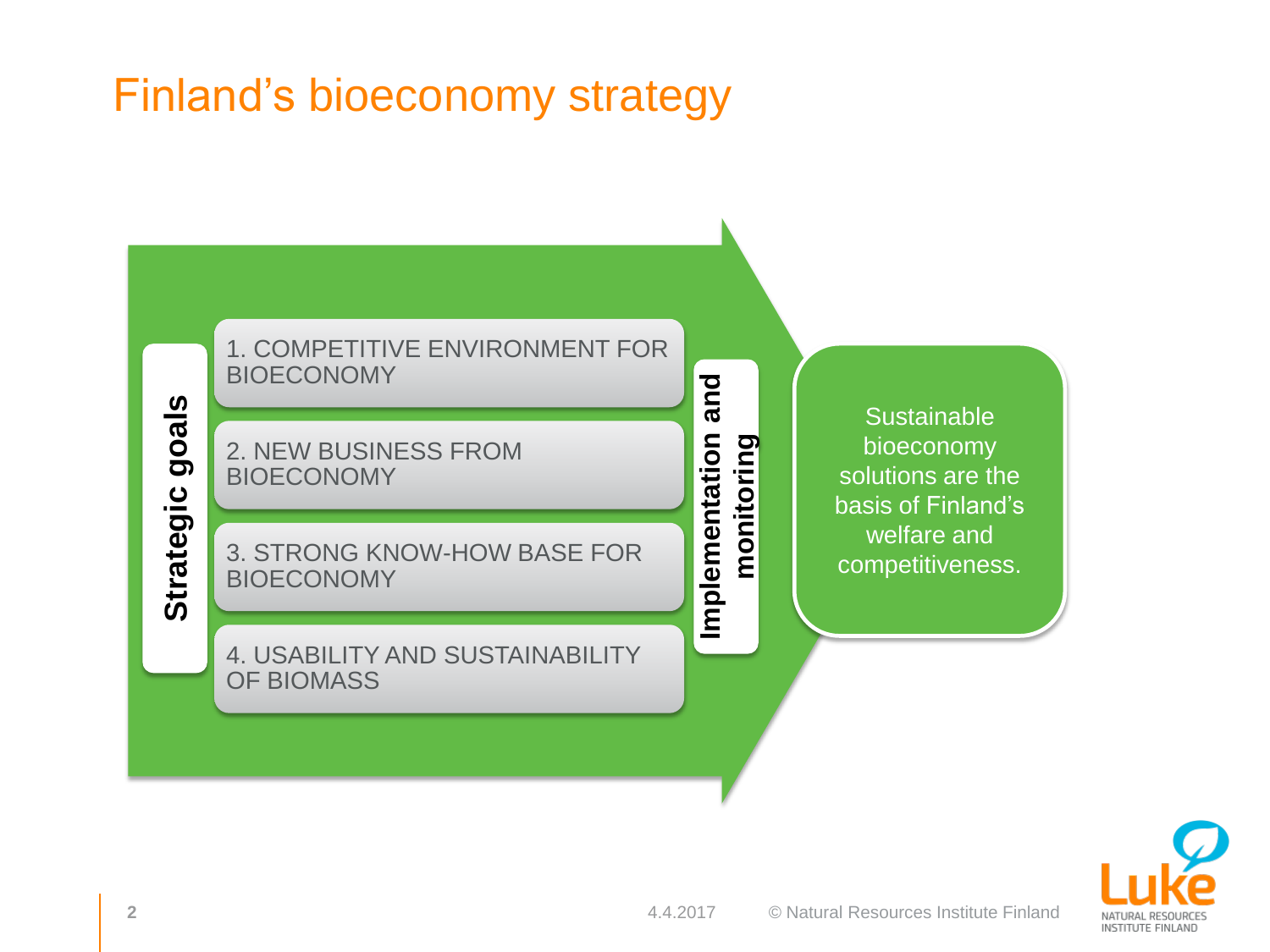# Bioeconomy Strategy process in Finland

- The strategy planning process started already in 2012, it was ready in 2013 and was published in 2014
- The Bioeconomy Strategy was drafted in a project set up by the Ministry of Employment and the Economy.
- Several participants in this project:
	- the Prime Minister's Office

- all the Ministries (the Ministry of Agriculture and Forestry, the Ministry of the Environment, the Ministry of Education and Culture, the Ministry of Social Affairs and Health, the Ministry of Finance),

- the administrative branches under these Ministries
- VTT Technical Research Centre of Finland
- the Finnish Innovation Fund Sitra
- Other stakeholders (e.g business, research, NGOs) and individual citizens were also invited to express their views, largely through open events, as well as via a bioeconomy website

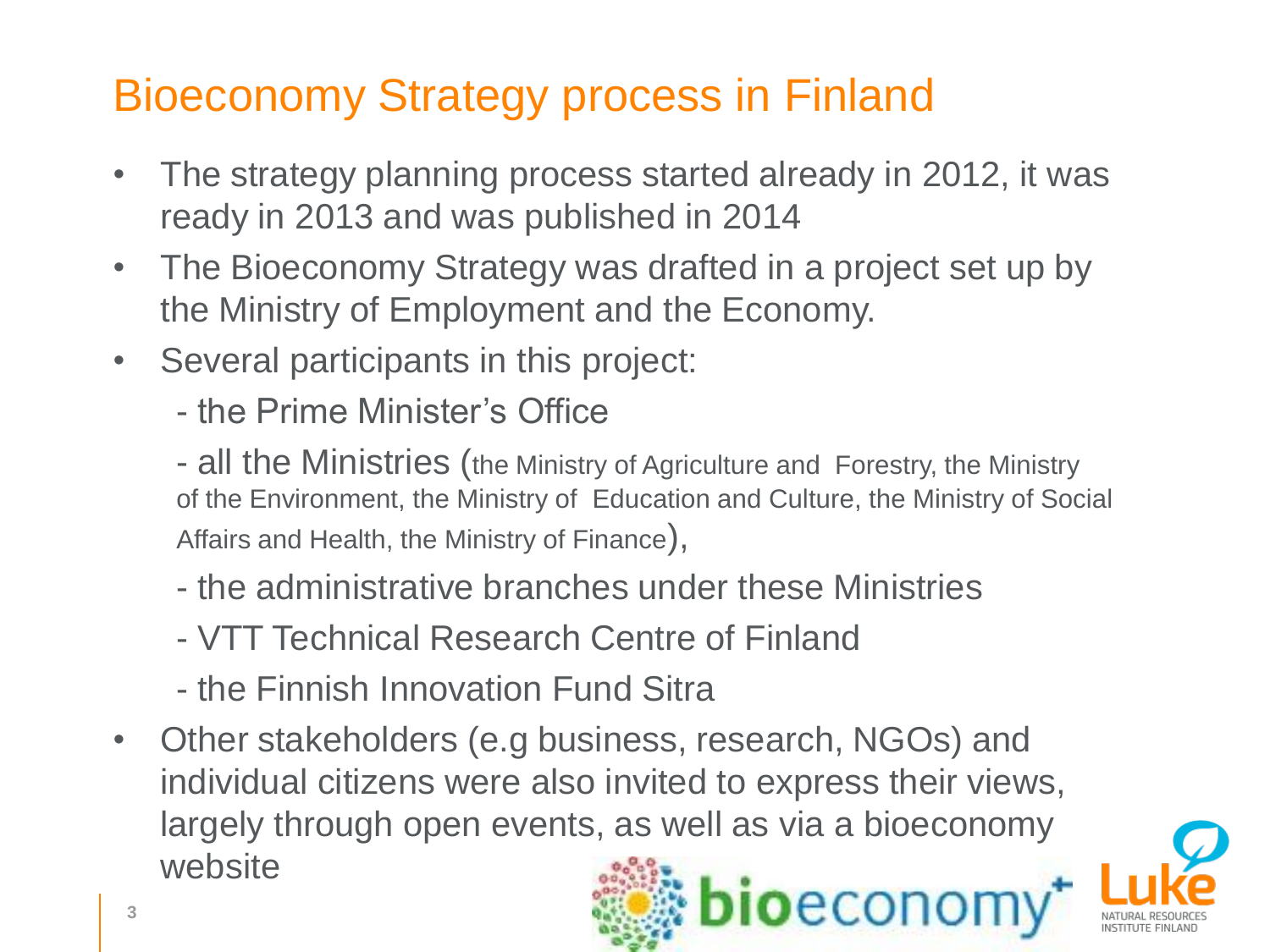# How was the participation arranged?

• **Governmental stakeholders participation**

-An Executive Group and a Working Group were set and tasked with developing a strategy,

-These two groups were responsible for writing the strategy document and taking the final decision on the content

- **Business, research, sub-national authorities and NGOs participation** 
	- Workshops (5) 500-600 participants invited
	- Regional Bioeconomy forums (3)
	- Industry hearings
	- Interaction with regional and local authorities.
	- Direct consultations on the draft strategy with some organizational stakeholders
	- Stakeholder discussions
- **Citizens** 
	- **-** Communication support group was established
	- Information through websites ([www.biotalous.fi,](https://www.biotalous.fi/) www.otakantaa.fi), social media, workshops were open also to individual citizens

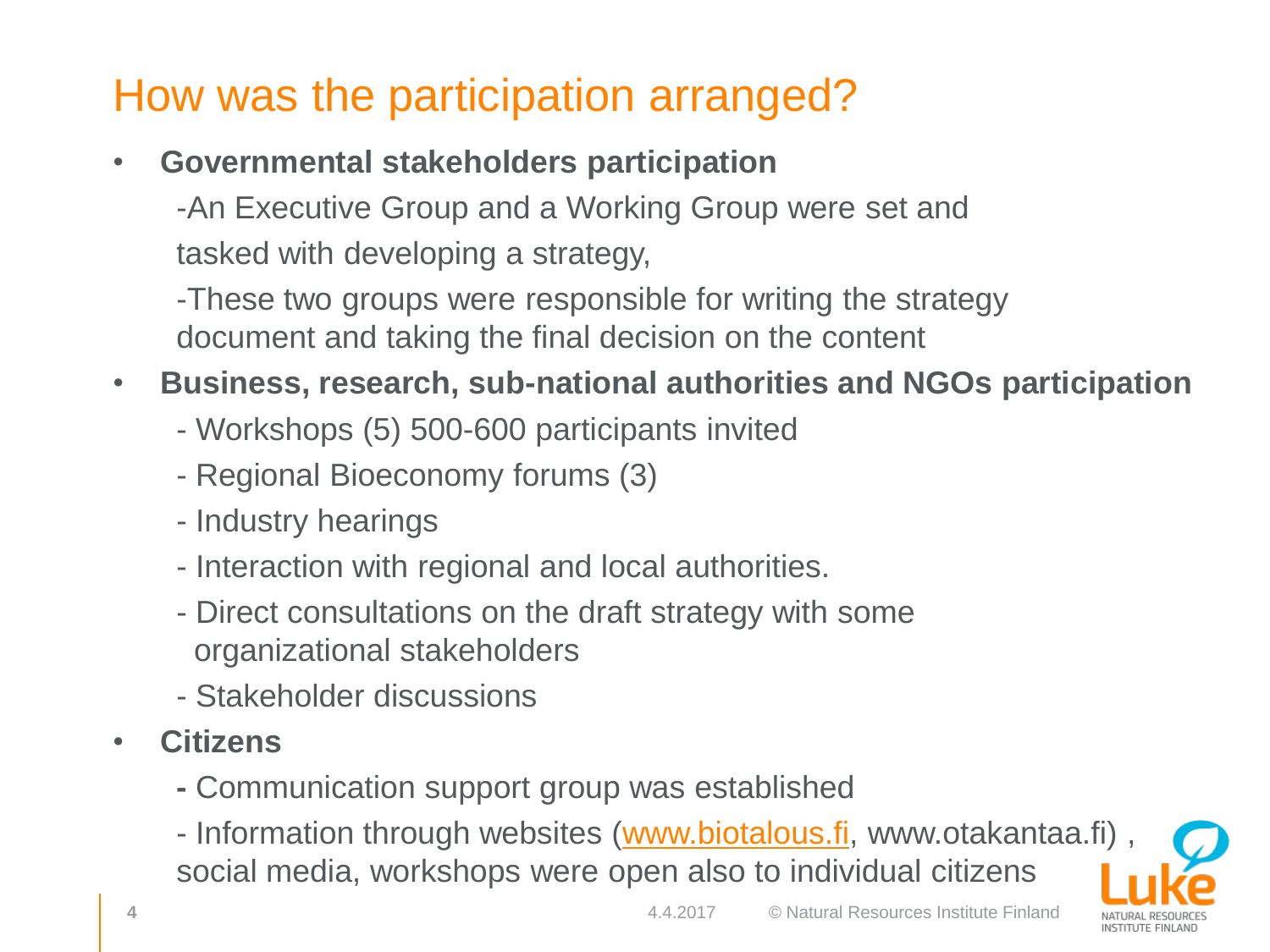#### Remarks of the strategy development process

- 1) Open, interactive process, covering wide range of participants
- 2) Broad concept of bioeconomy enable engagement of different sectors (not just biomasses, also well being services)
- 3) Consensus of the importance of bioeconomy strategy
- 4) Understanding how different sectors were related to the strategy (circular economy thinking as a tool for this)



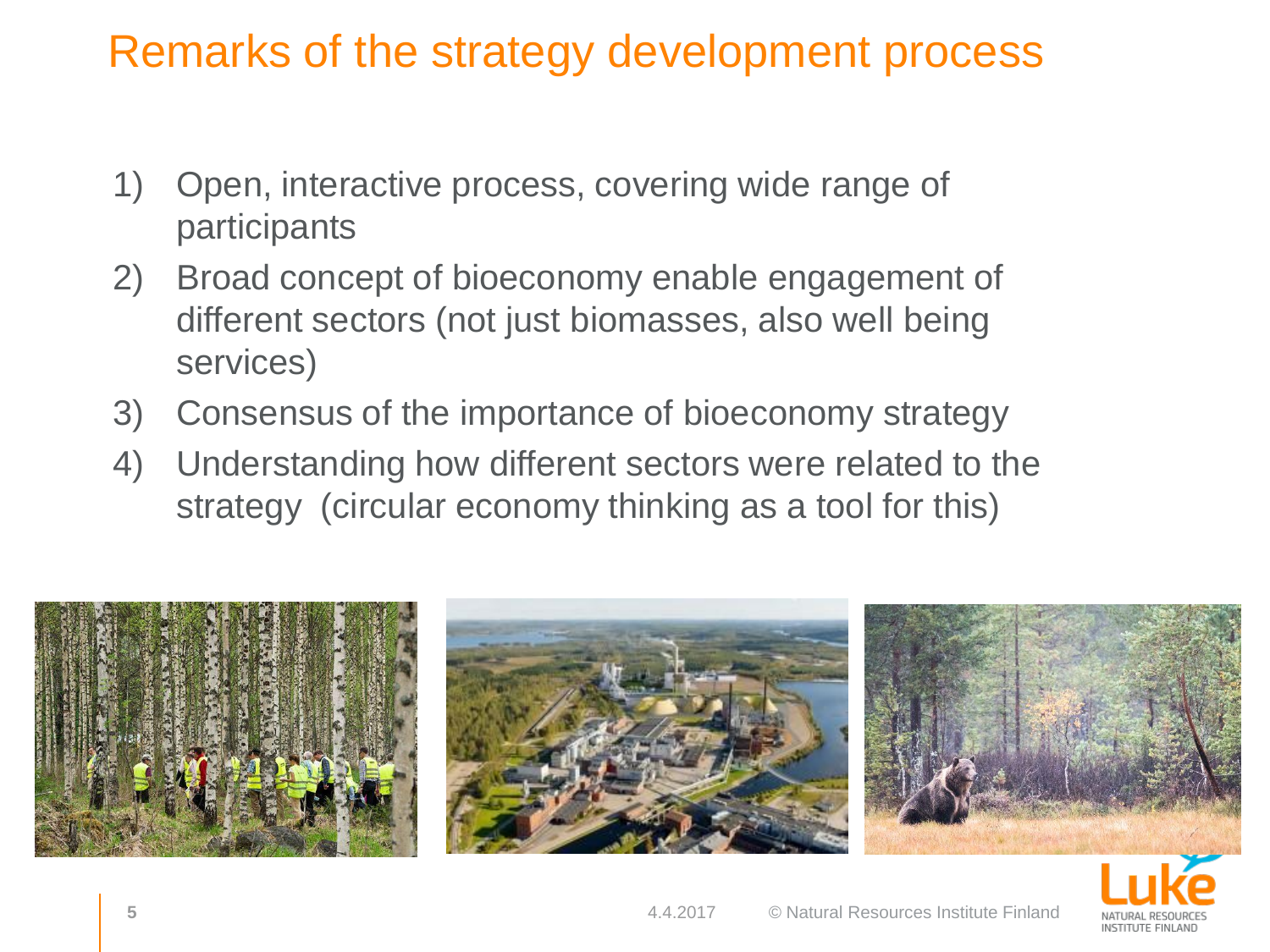- 5) Relevant means for strategy implementation were available already in 2014 (for example funding was well prepared)
- 6) Bioeconomy Panel as a platform for stakeholder dialogue
- 8) Ongoing process in terms of public discussion (for example researchers have raised several issues in public discussion)



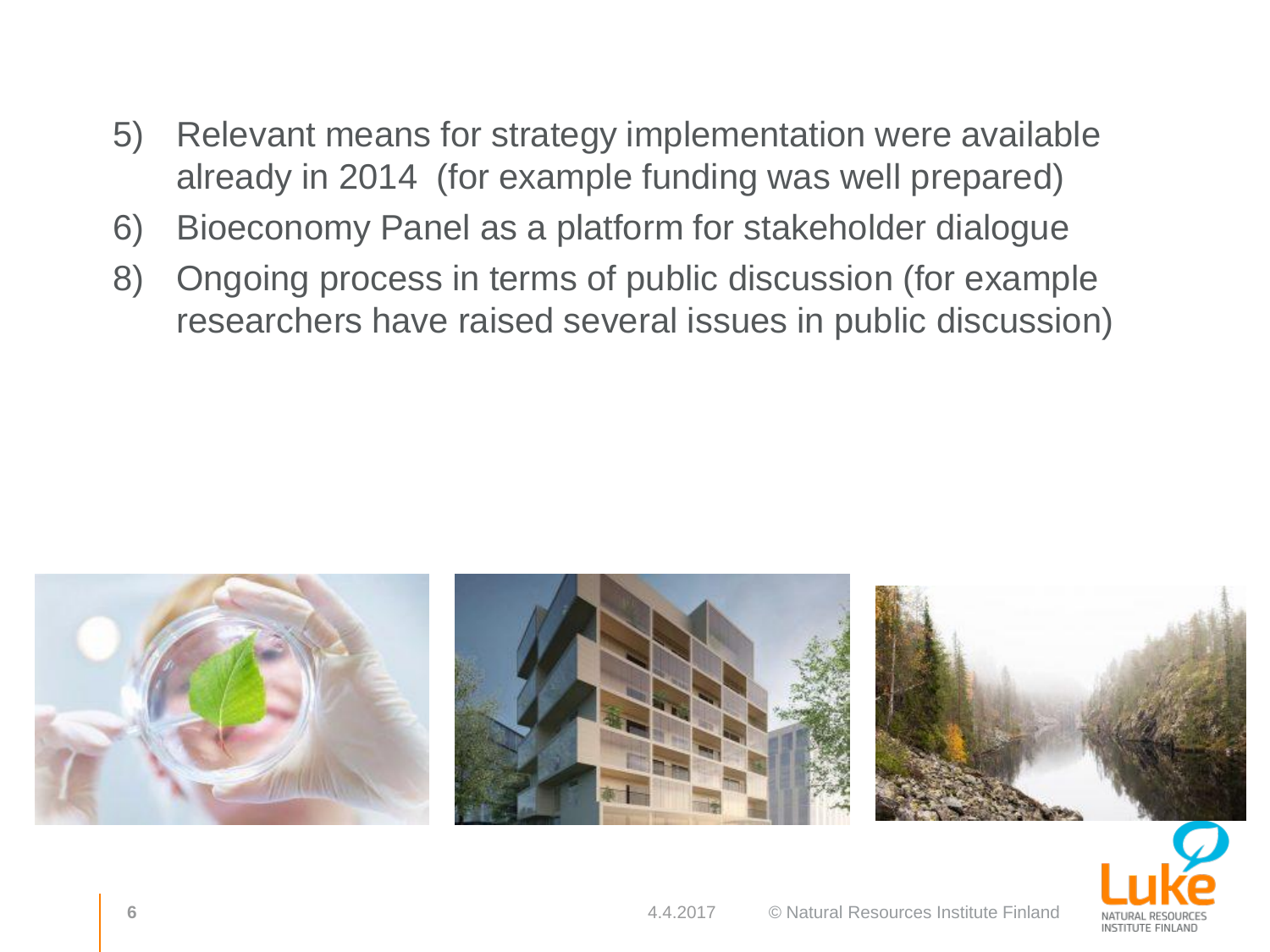# **Challanges**

- How to consult all the relevant stakeholders?
- How to take into consideration, in a balanced way, all different opinions (e.g business actors, environmental actors)?
- How to promote active influence of individual citizens, not just disseminating information?
- Limited interest of citizens: Grass root level understanding of bioeconomy requires concrete examples of what bioeconomy is in every day context





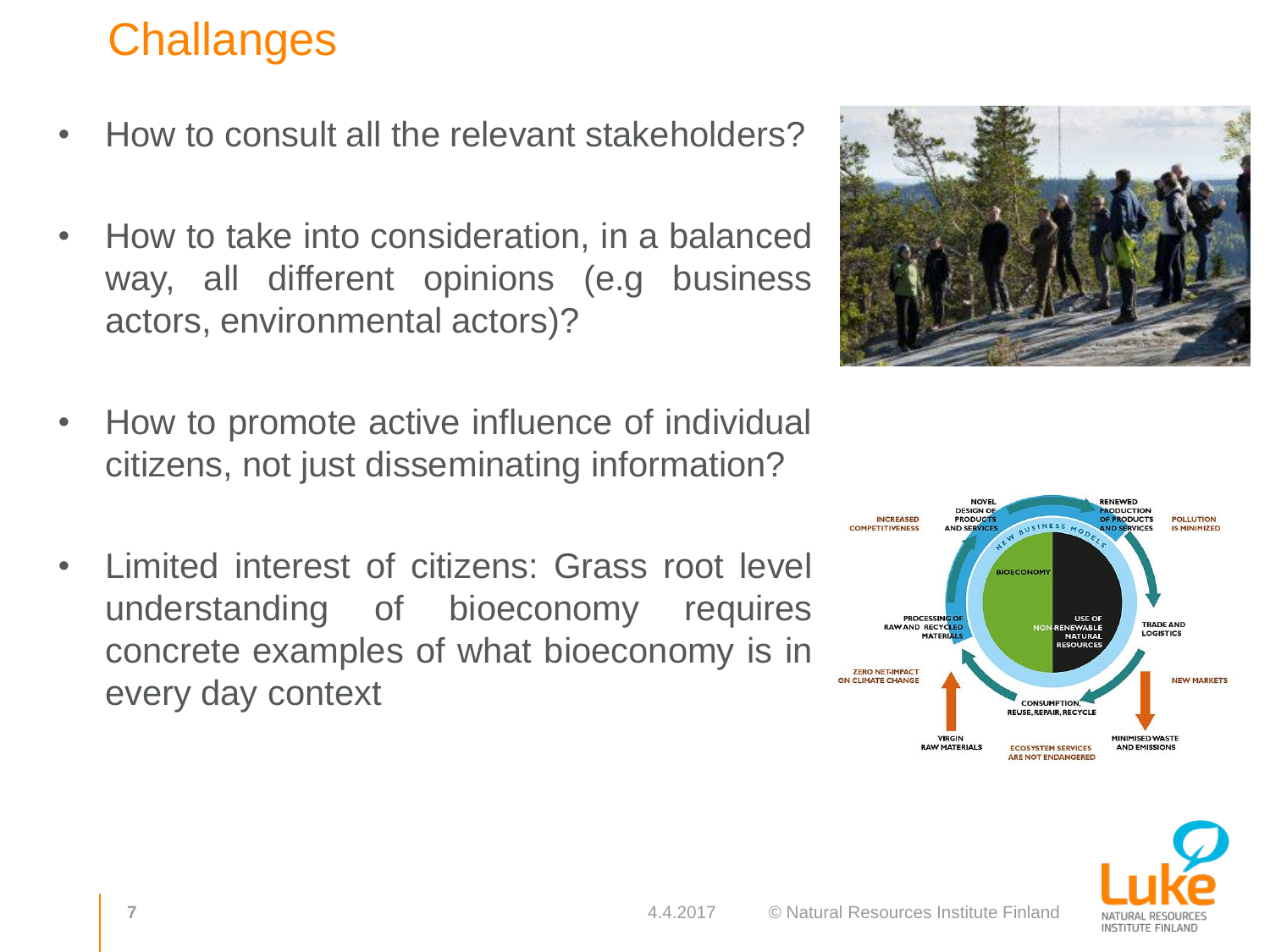# Thank you!



**8** 4.4.2017